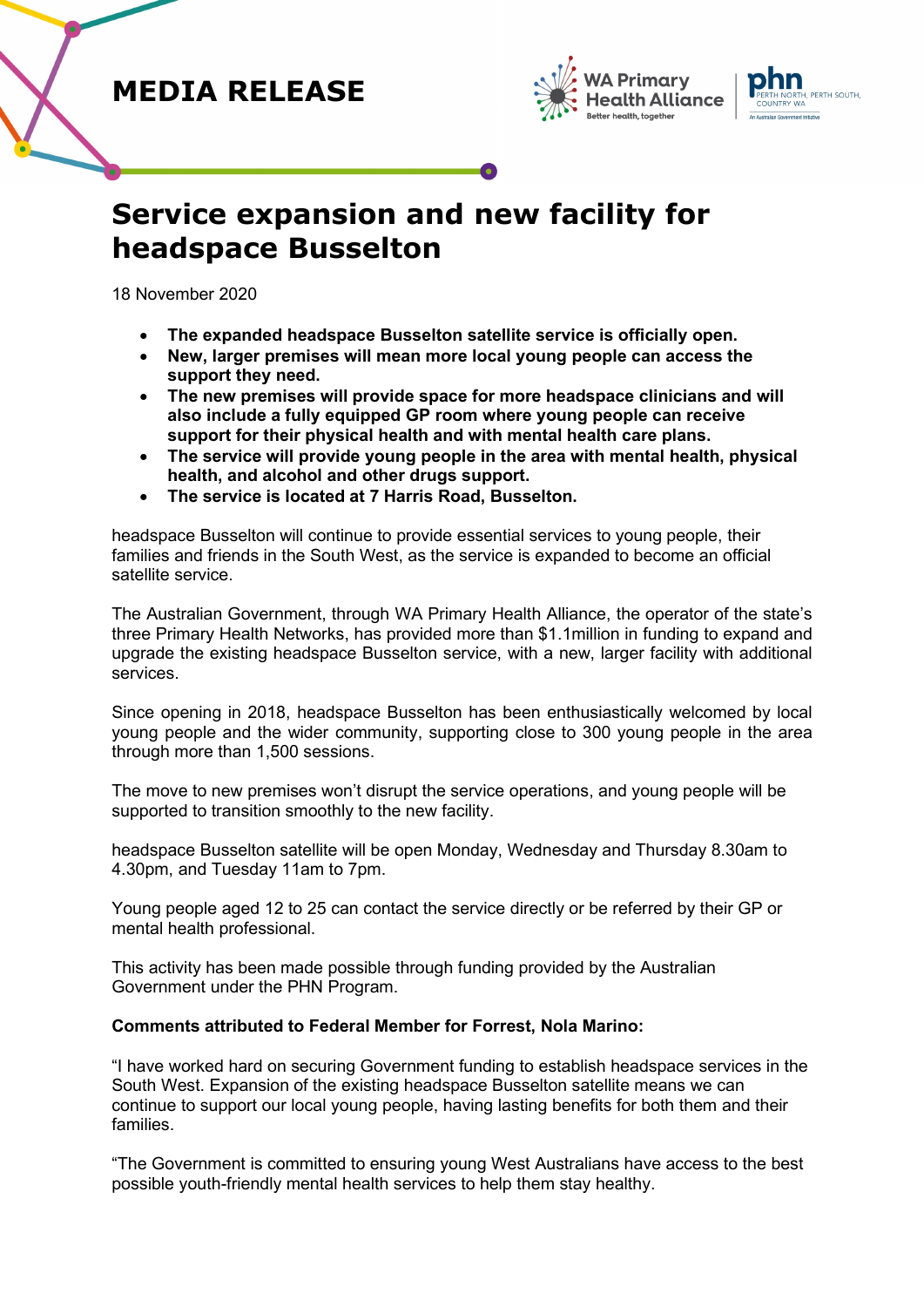## **MEDIA RELEASE**





"It's vital that they have a place to turn when they are experiencing mental health issues or related life problems," Mrs Marino said.

#### **Comments attributed to WAPHA General Manager Commissioned Services, Mark Cockayne:**

"During these challenging times, making sure young people have a safe place to go and get the support they need is more important than ever.

"headspace plays an important role in equipping young people with the skills they need to manage their mental and physical health, supporting them not only now, but into their future.

"The headspace brand is known and trusted by young people and their families, Australiawide. Upgrading headspace Busselton to a satellite service with a larger premises and addition of extra support services means more young people can get the help they need, a great result for the Busselton community and wider South West region.

#### **Comments attributed to Relationships Australia WA CEO, Terri Reilly:**

"Since opening in 2018, the headspace satellite service in Busselton has supported young people in more than 1,500 sessions, including specialist early intervention mental health and wellbeing services.

"The re-location of the headspace Busselton satellite to bigger premises will help to expand service capacity and deliver greater regional support – helping to combat the ongoing problem of long distance and service disadvantage in the area.

"The new premises will provide more headspace clinicians and will also include a fully equipped GP room where young people can receive support for their physical health and with mental health care plans.

"Young people can also continue to access other support services that are co-located in the new premises," Ms Reilly said.

#### **Comments attributed to headspace CEO, Jason Trethowan:**

"We know each year a quarter of all young people in this country will experience a mental health issue, the opening of headspace Busselton is an important step toward providing increased support to local young people at a critical time in their lives.

"Providing young people with localised, safe and youth friendly support is so important, and the growth of headspace Busselton means we can support more young people to get the help they need," Mr Trethowan said.

#### **ENDS**

WA Primary Health Alliance Media Contact – Caela Del-Prete, 08 6272 4936, [caela.del-prete@wapha.org.au](mailto:caela.del-prete@wapha.org.au)